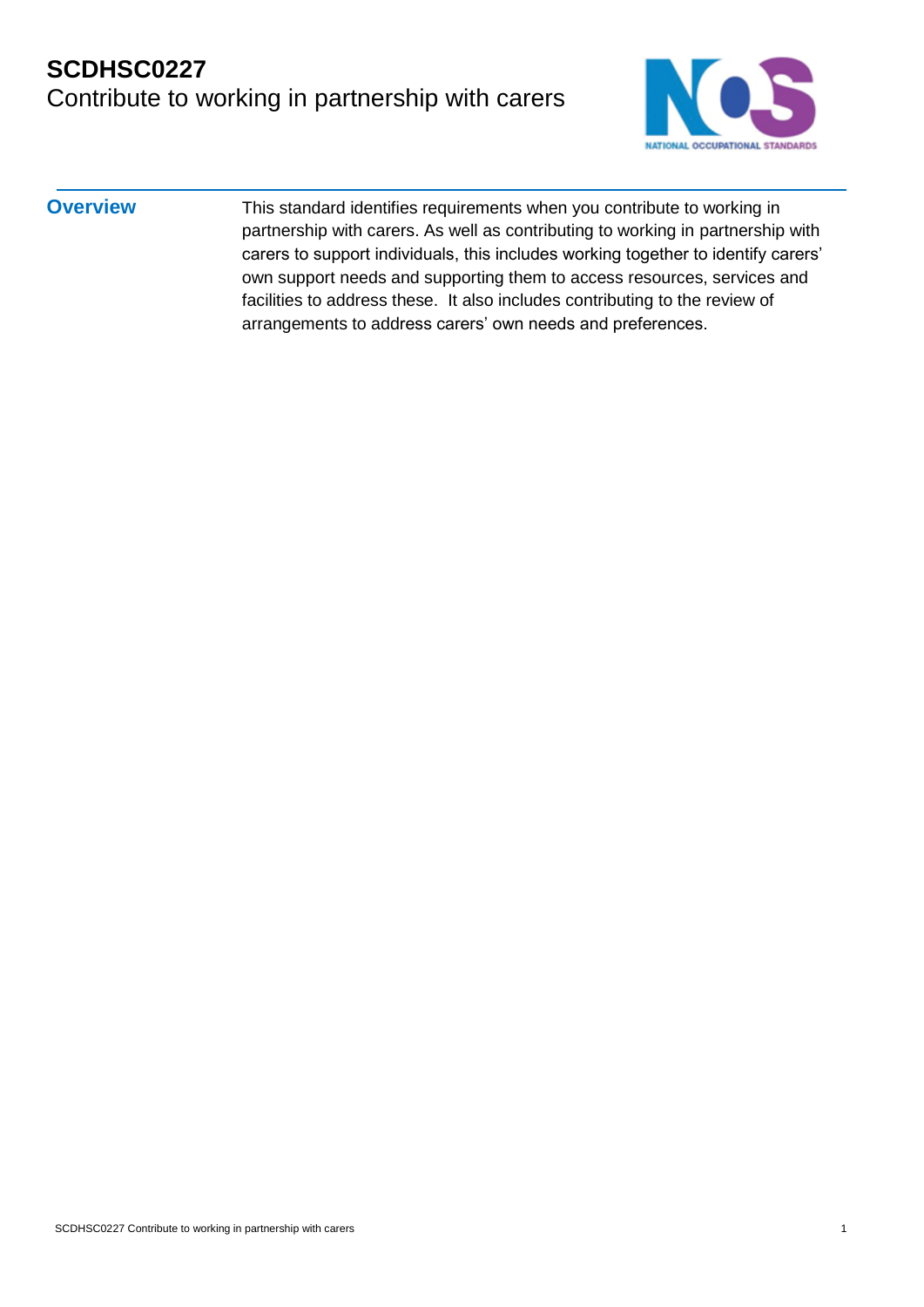| <b>Performance</b><br>criteria | Contribute to working in partnership with carers to support individuals                                                                                                      |  |
|--------------------------------|------------------------------------------------------------------------------------------------------------------------------------------------------------------------------|--|
| You must be able to:           | P <sub>1</sub><br>develop a relationship with the carer that respects their culture,<br>their expertise and their role as a partner with you in supporting the<br>individual |  |
|                                | P <sub>2</sub><br>ensure that you communicate effectively with the carer                                                                                                     |  |
|                                | work with others to identify information that will be relevant and<br>P <sub>3</sub><br>useful for the carer as they support the individual                                  |  |
|                                | P <sub>4</sub><br>ensure that you understand the information yourself                                                                                                        |  |
|                                | P <sub>5</sub><br>support the carer to understand and use the information, using their<br>preferred language and communication methods                                       |  |
|                                | P <sub>6</sub><br>clarify your own role and that of the carer, key people and others in<br>supporting the individual                                                         |  |
|                                | P7<br>carry out your agreed role in ways that demonstrate your<br>dependability and your commitment to working with the carer, key<br>people and others as partners          |  |
|                                | Contribute to working in partnership with carers to plan support for their<br>own needs and preferences                                                                      |  |
| You must be able to:           | P <sub>8</sub><br>work with others to gather information about resources, services<br>and facilities that are available to meet the carer's own support<br>needs             |  |
|                                | contribute to identifying what support the individual will require to<br>P <sub>9</sub><br>make it possible for the carer to access their own support                        |  |
|                                | P <sub>10</sub><br>contribute to identifying any risks associated with the carer<br>accessing their own support                                                              |  |
|                                | contribute to planning how the carer will access the resources,<br>P11<br>services, and facilities they have selected for their own support                                  |  |
|                                | P <sub>12</sub><br>access additional help where the needs of the carer are outside<br>your scope of responsibility and expertise                                             |  |
|                                | Contribute to working in partnership with carers to access resources,                                                                                                        |  |
|                                | service and facilities                                                                                                                                                       |  |
| You must be able to:           | P <sub>13</sub><br>contribute to supporting the carer to access the resources, services,<br>and facilities they have selected                                                |  |
|                                | P <sub>14</sub><br>contribute to enabling the individual to access the support they<br>require in order for the carer to access their own support                            |  |
|                                | P <sub>15</sub><br>in agreement with the carer, provide feedback on any difficulties the<br>carer is having in using the agreed resources, services, and<br>facilities       |  |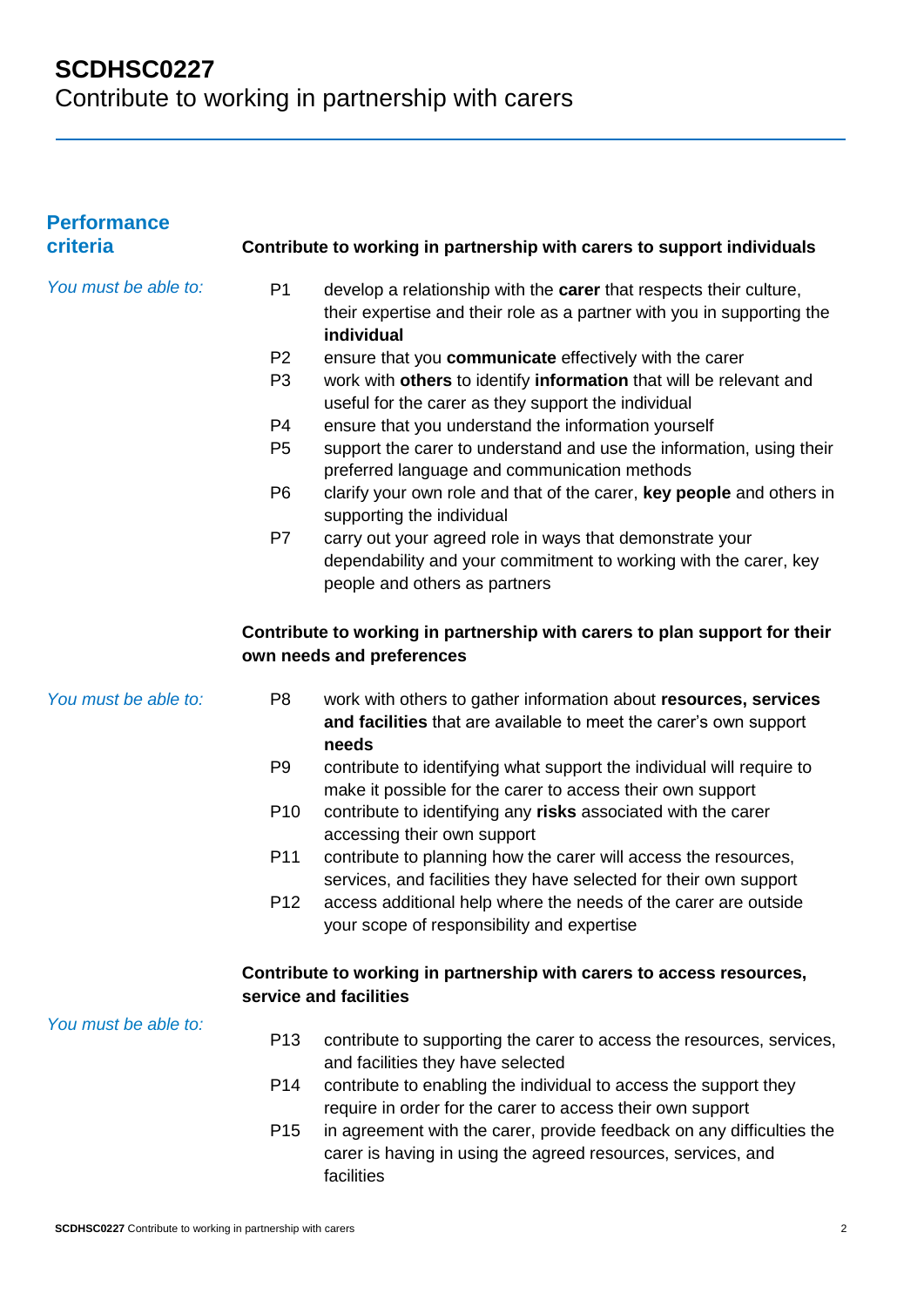- P16 in agreement with the carer, provide feedback on any changes in their lives and well-being
- P17 in agreement with the carer, provide feedback on any apparent risks that have emerged and need to be managed
- P18 follow work setting procedures when you and the carer find any aspect of the agreed resources, services, and facilities discriminatory

#### **Contribute to the review of services and facilities for carers**

*You must be able to:*

- P19 agree with the carer and others your role in reviewing arrangements for the carer's own support and the criteria to be used in the review P20 explore with the carer what has been helpful and what has been unhelpful in the resources, services, and facilities they have used
- P21 provide feedback on the resources, services, and facilities and their effect on the carer and the individual whom they support
- P22 contribute to identifying any changes needed in the resources, services, and facilities and how to make these changes happen
- P23 work with the carer and others to implement agreed changes
- P24 seek additional help where the changes are outside your scope of responsibility and expertise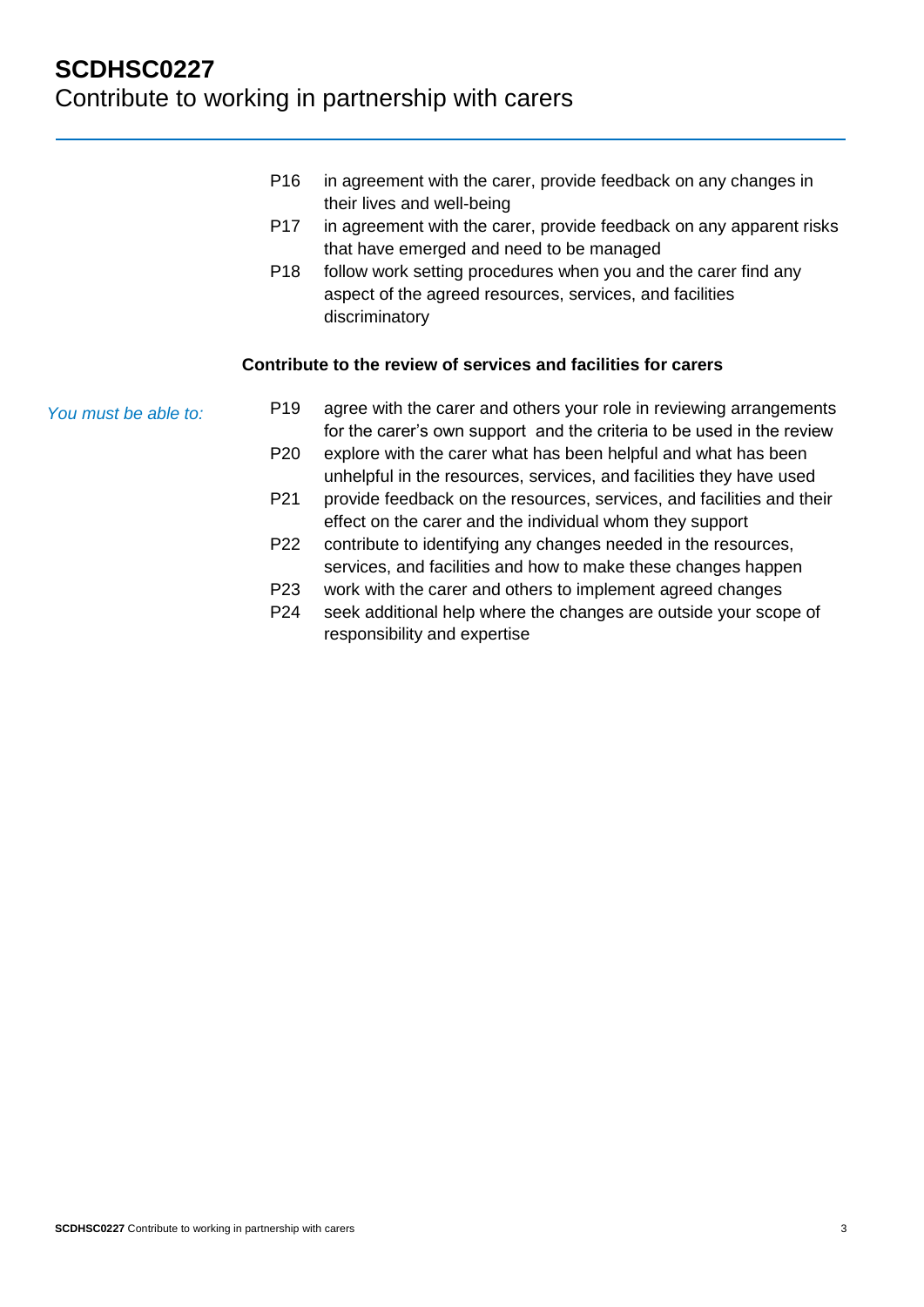| <b>Knowledge and</b><br>understanding | <b>Rights</b>   |                                                                                                                                                    |
|---------------------------------------|-----------------|----------------------------------------------------------------------------------------------------------------------------------------------------|
| You need to know and<br>understand:   | K <sub>1</sub>  | work setting requirements on equality, diversity, discrimination and<br>human rights                                                               |
|                                       | K <sub>2</sub>  | your role supporting rights, choices, wellbeing and active<br>participation                                                                        |
|                                       | K <sub>3</sub>  | your duty to report anything you notice people do, or anything they<br>fail to do, that could obstruct individuals' rights                         |
|                                       | K4              | the actions to take if you have concerns about discrimination                                                                                      |
|                                       | K <sub>5</sub>  | the rights that individuals have to make complaints and be<br>supported to do so                                                                   |
|                                       |                 | How you carry out your work                                                                                                                        |
| You need to know and<br>understand:   | K <sub>6</sub>  | codes of practice, standards, frameworks and guidance relevant to<br>your work and the content of this standard                                    |
|                                       | K7              | the main items of legislation that relate to the content of this<br>standard within your work role                                                 |
|                                       | K <sub>8</sub>  | your own background, experiences and beliefs that may affect the<br>way you work                                                                   |
|                                       | K9              | your own roles and responsibilities with their limits and boundaries                                                                               |
|                                       | K <sub>10</sub> | who you must report to at work                                                                                                                     |
|                                       | K11             | the roles and responsibilities of other people with whom you work                                                                                  |
|                                       | K <sub>12</sub> | how to find out about procedures and agreed ways of working in<br>your work setting                                                                |
|                                       | K <sub>13</sub> | how to make sure you follow procedures and agreed ways of<br>working                                                                               |
|                                       | K14             | the meaning of person centred/child centred working and the<br>importance of knowing and respecting each child or young person<br>as an individual |
|                                       | K <sub>15</sub> | the prime importance of the interests and well-being of children and<br>young people                                                               |
|                                       | K <sub>16</sub> | the individual's cultural and language context                                                                                                     |
|                                       | K17             | how to work in ways that build trust with people                                                                                                   |
|                                       | K <sub>18</sub> | how to work in ways that support the active participation of<br>individuals in their own care and support                                          |
|                                       | K <sub>19</sub> | how to work in ways that respect individuals' dignity, personal<br>beliefs and preferences                                                         |
|                                       | K <sub>20</sub> | how to work in partnership with people                                                                                                             |
|                                       | K21             | what you should do when there are conflicts and dilemmas in your<br>work                                                                           |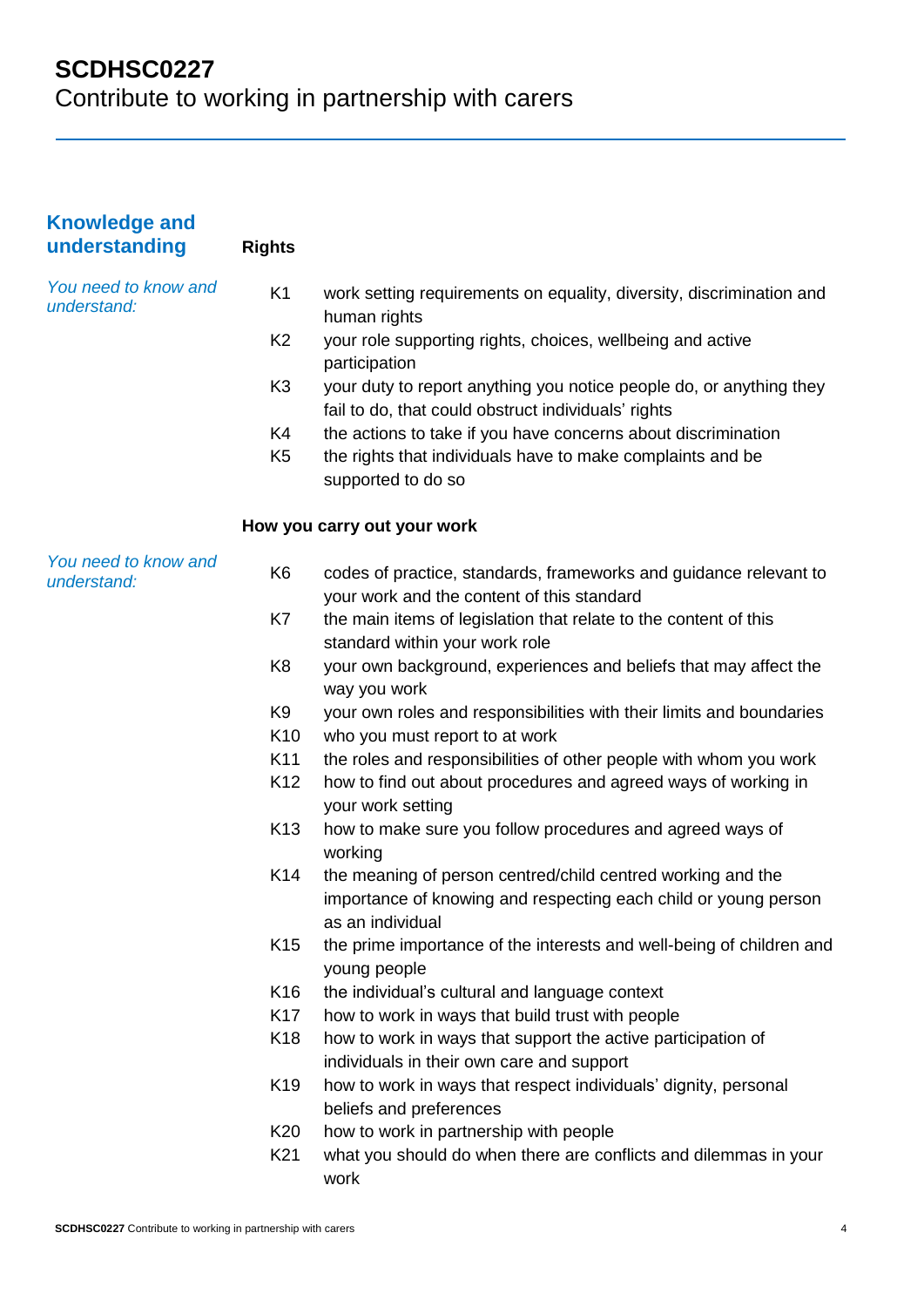|                                     | K <sub>22</sub>                    | how and when you should seek support in situations beyond your<br>experience and expertise                                 |  |  |
|-------------------------------------|------------------------------------|----------------------------------------------------------------------------------------------------------------------------|--|--|
|                                     | Theory for practice                |                                                                                                                            |  |  |
| You need to know and<br>understand: | K <sub>23</sub>                    | the factors that may affect the health, wellbeing and<br>development of individuals you care for or support                |  |  |
|                                     | K24                                | how these affect individuals and how they may affect different<br>individuals differently                                  |  |  |
|                                     | K <sub>25</sub>                    | the main stages of human development                                                                                       |  |  |
| You need to know and<br>understand: | <b>Communication</b>               |                                                                                                                            |  |  |
|                                     | K <sub>26</sub>                    | factors that can have a positive or negative effect on the way people<br>communicate                                       |  |  |
|                                     | K <sub>27</sub>                    | different methods of communicating                                                                                         |  |  |
| You need to know and<br>understand: |                                    | Personal and professional development                                                                                      |  |  |
|                                     | K <sub>28</sub><br>K <sub>29</sub> | why it is important to reflect on how you do your work<br>how to use your reflections to improve the way you work          |  |  |
| You need to know and<br>understand: | <b>Health and Safety</b>           |                                                                                                                            |  |  |
|                                     | K30                                | your work setting policies and practices for health, safety and<br>security                                                |  |  |
|                                     | K31                                | practices that help to prevent and control infection in the context of<br>this standard                                    |  |  |
| You need to know and<br>understand: | Safe-guarding                      |                                                                                                                            |  |  |
|                                     | K32                                | the duty that everyone has to raise concerns about possible harm or<br>abuse, poor or discriminatory practices             |  |  |
|                                     | K33                                | signs and symptoms of harm or abuse                                                                                        |  |  |
|                                     | K34                                | how and when to report any concerns about abuse, poor or<br>discriminatory practice, resources or operational difficulties |  |  |
|                                     | K35                                | what to do if you have reported concerns but no action is taken to<br>address them                                         |  |  |
| You need to know and<br>understand: |                                    | <b>Handling information</b>                                                                                                |  |  |
|                                     | K36                                | legal requirements, policies and procedures for the security and<br>confidentiality of information                         |  |  |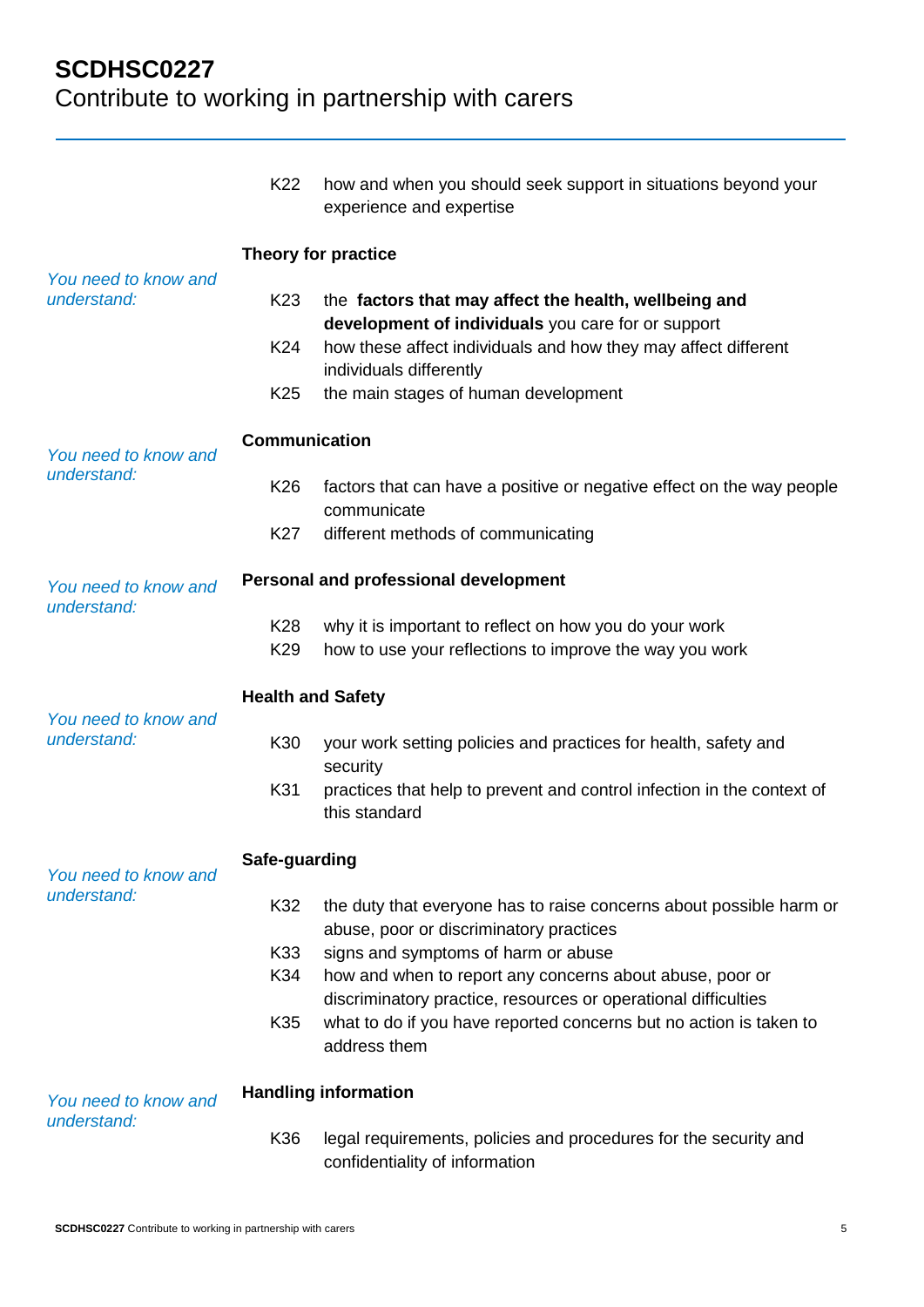- K37 work setting requirements for recording information and producing reports including the use of electronic communication
- K38 what confidentiality means
- K39 how to maintain confidentiality in your work
- K40 when and how to pass on information

#### **Specific to this NOS**

*You need to know and understand:*

- K41 how to deal with differences in your own values and those of carers
- K42 how to promote the carer's rights, choices and well-being
- K43 how to deal with conflicts which might arise between individuals' and carers' choices and needs
- K44 actions to take when there are any key changes in the conditions and circumstances of carers and the individuals they are caring for
- K45 types of possible abuse by carers of individuals, and carers by individuals
- K46 the role and contribution of carers in promoting the health, social, emotional, educational, leisure and recreational needs of individuals
- K47 how to access information about resources, services, facilities and support groups to support the health and well-being of carers and
- K48 how to work with carers to access selected resources, services, facilities and support groups
- K49 how the support available to carers and the length of time they have been providing care can impact on their health and well-being
- K50 methods of working that are effective in forming, maintaining, changing and ending relationships with carers
- K51 methods of working with carers to support them to cope with the conditions that they are likely to face
- K52 methods of working with carers to understand the importance of meeting their own health, social and emotional needs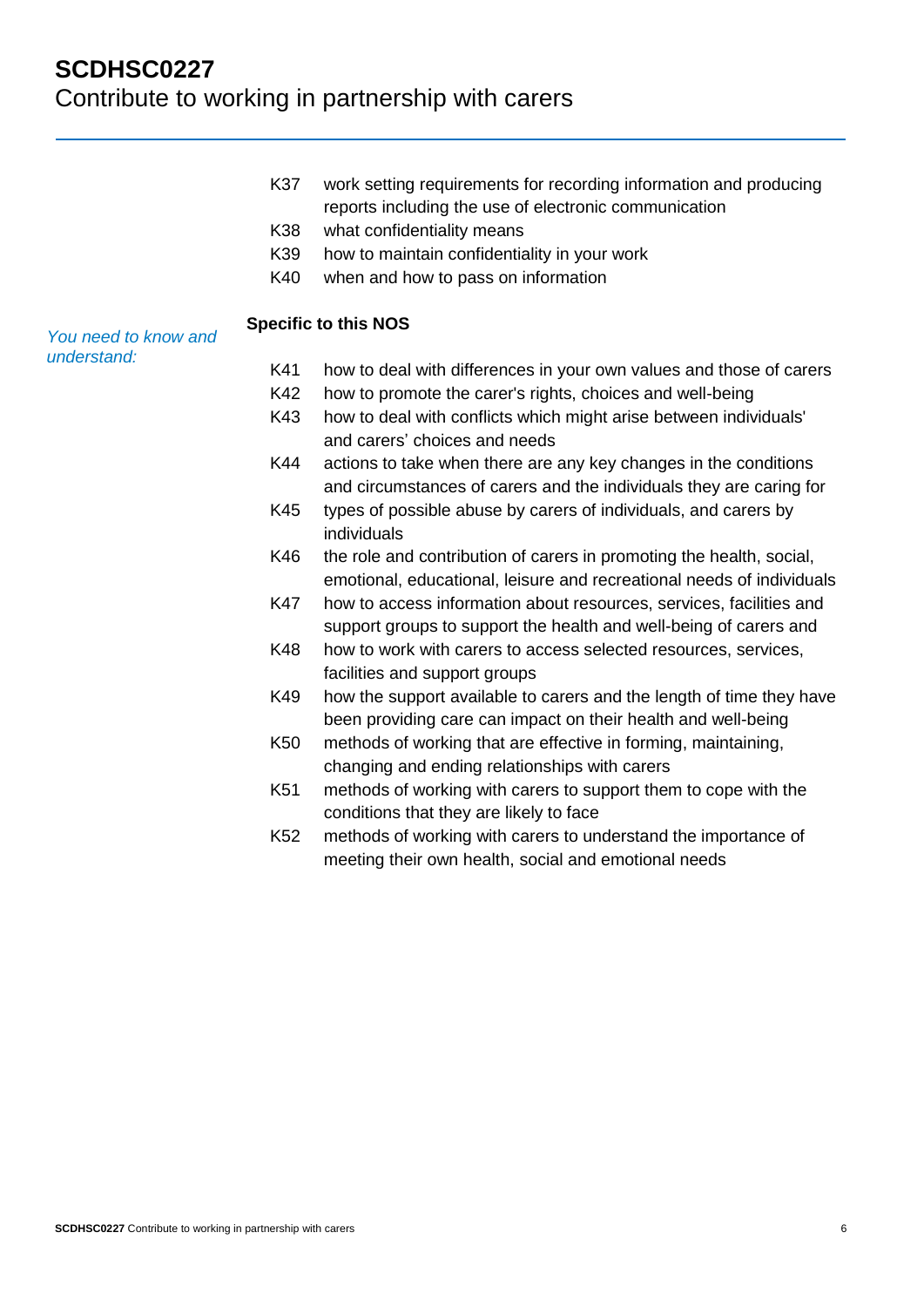### **Additional Information**

## **Scope/range related to**

### **performance criteria**

The details in this field are explanatory statements of scope and/or examples of possible contexts in which the NOS may apply; they are not to be regarded as range statements required for achievement of the NOS.

Note: Where an individual finds it difficult or impossible to express their own preferences and make decisions about their life, achievement of this standard may require the involvement of advocates or others who are able to represent the views and best interests of the individual.

Where there are language differences within the work setting, achievement of this standard may require the involvement of interpreters or translation services.

**Carers** are those who provide unpaid support and could include family members, partners, neighbours or friends

To **communicate** may include using the preferred spoken language, the use of signs, symbols, pictures, writing, objects of reference, communication passports, other non verbal forms of communication, human and technological aids to communication

**Information** may be provided orally; paper based; electronically The **individual** is the person requiring support from the carer to meet their health or social care needs

**Key people** are those who are important to an individual and who can make a difference to his or her well-being. Key people may include family, friends, carers and others with whom the individual has a supportive relationship. **Needs** may include those that are physical; emotional; mental; short term; medium term; long term

**Others** are your colleagues and other professionals whose work contributes to the individual's well-being and who enable you to carry out your role **Resources, services and facilities** may include financial or physical resources, including materials and equipment, or human resources to make changes to the environment; services provided to the carer at home or elsewhere; therapeutic services; services that enable the carer to meet their social, leisure or employment needs; transport; support groups relating to the specific needs of the carer or the individual

A **risk** takes account of the likelihood of a hazard occurring and may include the possibility of danger, damage and destruction to the environment and goods; the possibility of injury and harm to people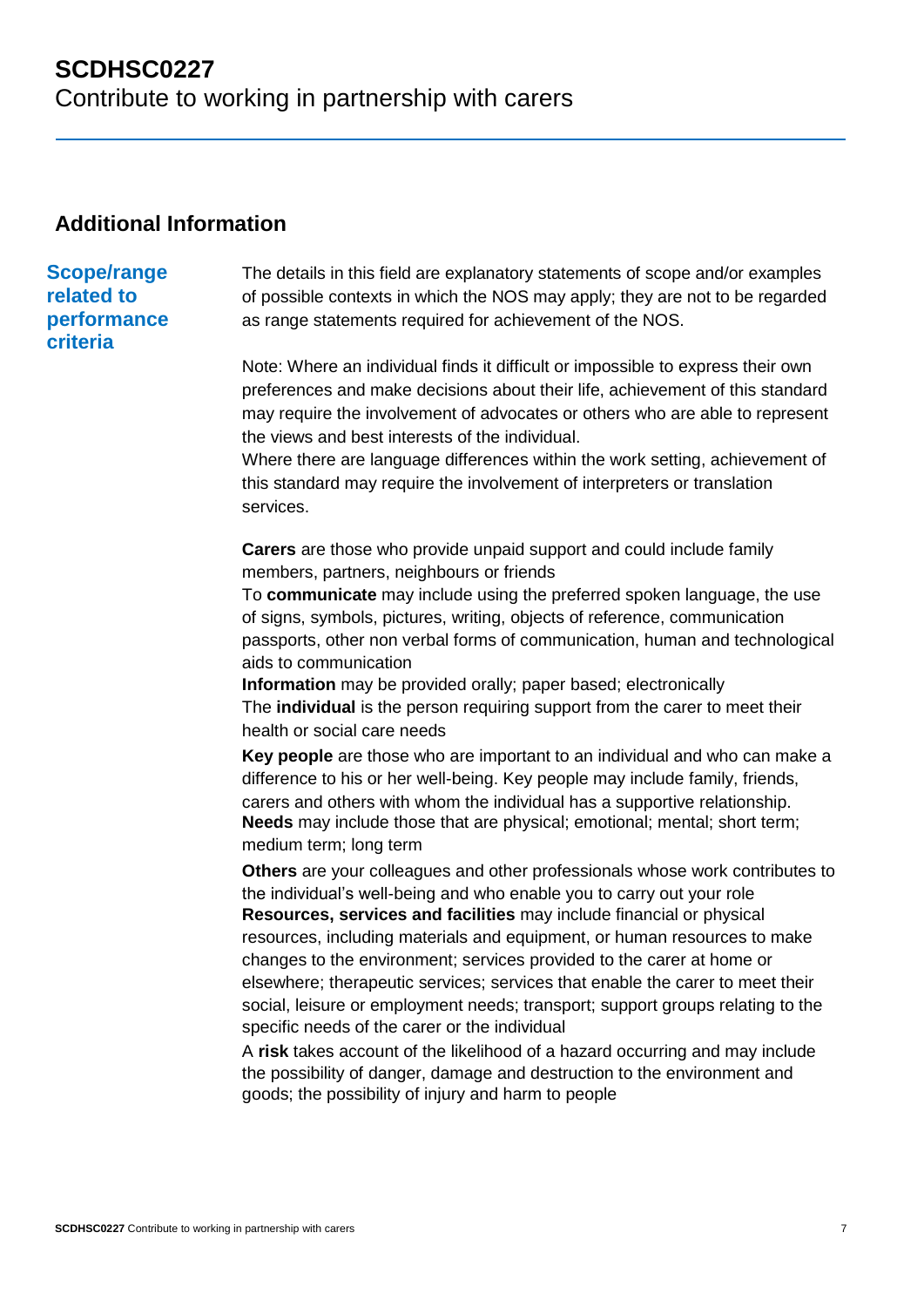#### **Scope/range related to knowledge and understanding**

The details in this field are explanatory statements of scope and/or examples of possible contexts in which the NOS may apply; they are not to be regarded as range statements required for achievement of the NOS.

#### **All knowledge statements must be applied in the context of this standard.**

**Factors that may affect the health, wellbeing and development** of individuals may include adverse circumstances or trauma before or during birth; autistic spectrum conditions; dementia; family circumstances; frailty; harm or abuse; injury; learning disability; medical conditions (chronic or acute); mental health; physical disability; physical ill health; poverty; profound or complex needs; sensory needs; social deprivation; substance misuse

**Values** Adherence to codes of practice or conduct where applicable to your role and the principles and values that underpin your work setting, including the rights of children, young people and adults. These include the rights: To be treated as an individual To be treated equally and not be discriminated against To be respected To have privacy To be treated in a dignified way To be protected from danger and harm To be supported and cared for in a way that meets their needs, takes account of their choices and also protects them To communicate using their preferred methods of communication and language To access information about themselves